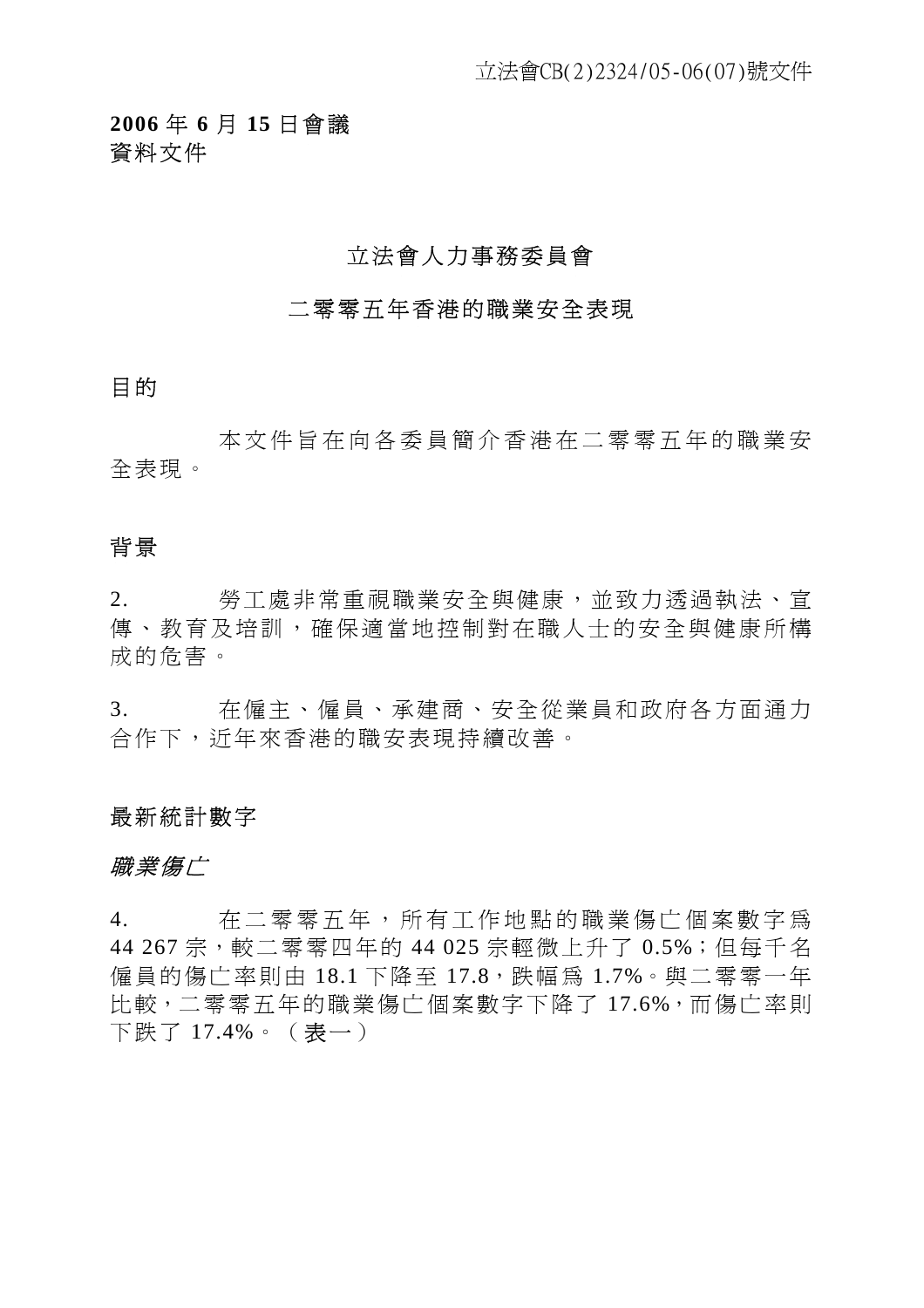**2001** 年 **2002** 年 **2003** 年 **2004** 年 **2005** 年 **(**與 **2004** 年 比 較 **) 2005** 年 **(**與 **2001** 年 比 較 **)**  致命個案 《命個案 | 176 | 210 | 171 | 187 | 187<br>(宗) | 176 | 210 | 171 | 187 | 187  $(0.0\%)$ 187  $(+6.3\%)$ 受傷個案 <sup>き</sup>傷個案 ┃ 53 543 │ 46 813 │ 41 851 │43 838│ <sup>44 080</sup><br>(宗)  $(+0.6\%)$ 44 080  $(-17.7\%)$ 總數 53 719 47 023 42 022 44 025 44 267  $(+0.5\%)$ 44 267 (-17.6%) 每千名僱員 <sup>手千名僱員</sup> 21.6 19.2 17.7 18.1 17.8<br>的傷亡率 21.6 19.2 17.7 18.1 <sub>(-1.7%</sub>  $(-1.7\%)$ 17.8 (-17.4%)

(表一) 所有工作地點的職業傷亡個案數字

5. 在二零零五年,清潔及同類服務業、運輸及有關行業、 酒店及旅舍業和商用服務業的意外數字均告上升。不過,大部分 意外均屬輕微,主要是由於在同一高度滑倒或絆倒、不正確的人 力提舉或搬運所致。現把二零零五年主要經濟行業的所有工作地 點發生的職業傷亡個案的詳細分項數字載於附件 **1**。

# 工業意外

6. 在二零零五年,各行業的工業意外數字為 16 917 宗,較 二零零四年的 17 533 宗下降了 3.5%;而每千名工人的意外率亦由 二零零四年的 31.5 下跌至二零零五年的 30.6, 跌幅為 2.7%。與二 零零一年比較,二零零五年的工業意外數字下降了 40.7%,而意外 率則下跌了 31.4%。(表二)

|               | 2001年    | 2002年   | 2003年  | 2004年  | 2005年<br>與 2004年<br>比較) | 2005年<br>與 2001年<br>比較) |
|---------------|----------|---------|--------|--------|-------------------------|-------------------------|
| 致命個案<br>(宗)   | 34       | 25      | 28     | 24     | 29<br>$(+20.8\%)$       | 29<br>$(-14.7\%)$       |
| 受傷個案<br>(宗)   | 28 4 8 4 | 22 4 28 | 17 221 | 17 509 | 16888<br>$(-3.5\%)$     | 16888<br>$(-40.7\%)$    |
| 總數            | 28 5 18  | 22 453  | 17 249 | 17 533 | 16 9 17<br>$(-3.5\%)$   | 16 9 17<br>$(-40.7\%)$  |
| 每千名工人<br>的意外率 | 44.6     | 37.4    | 31.3   | 31.5   | 30.6<br>$(-2.7\%)$      | 30.6<br>$(-31.4\%)$     |

#### (表二) 各行業的工業意外數字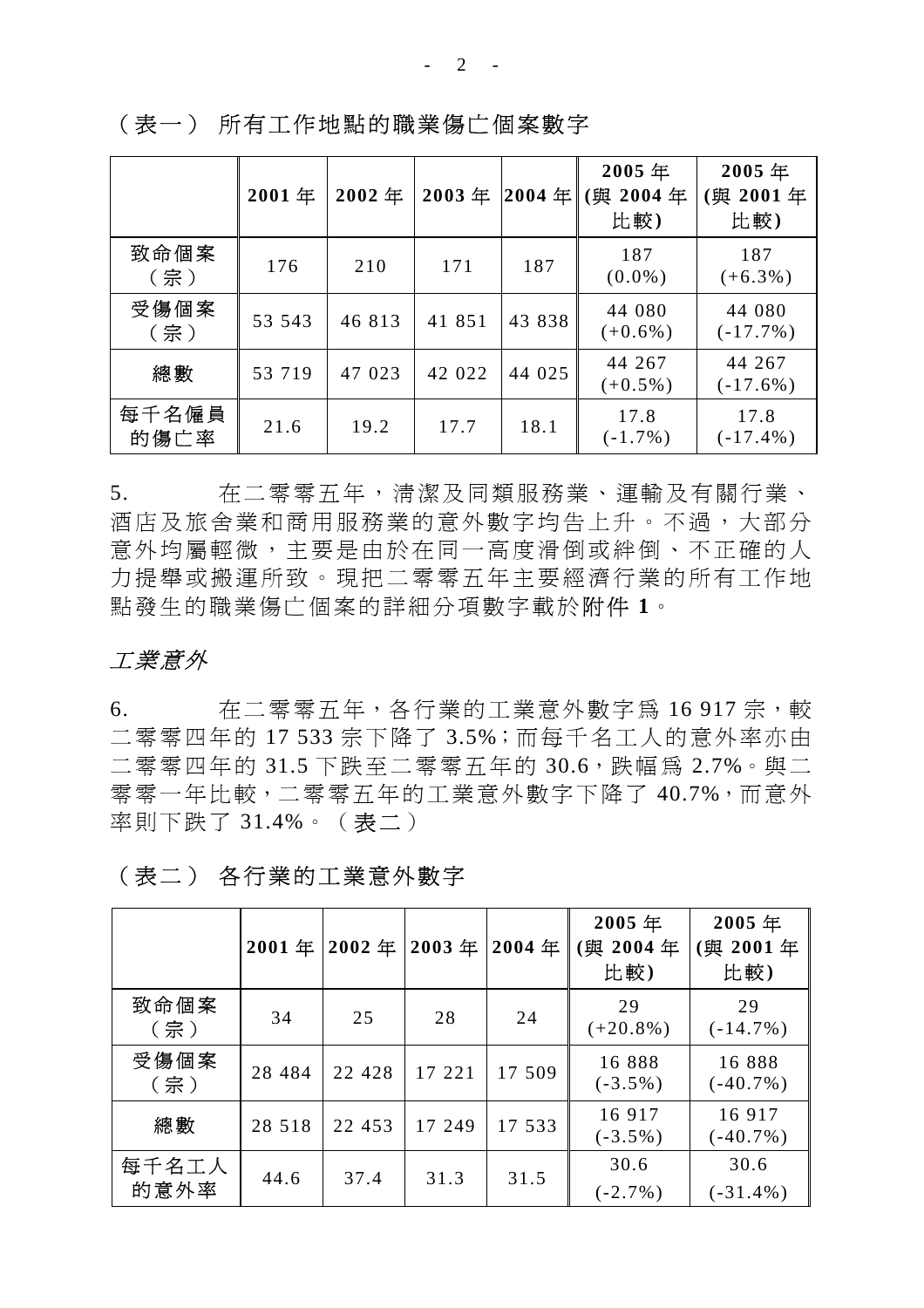7. 二零零五年的 29 宗致命工業意外個案中,有 25 宗在建 築地盤發生,其餘四宗發生在貨櫃場及其他工業場所。這些致命 工業意外的成因是人體從高處墮下(16 宗)、觸電或接觸放出的電 流(3 宗)、受困於倒塌或翻側的物件(3 宗)、遭移動中的車輛撞倒(2 宗)、觸及開動中的機器或觸及以機器製造中的物件(2 宗)、與固定 或不動的物件碰撞(1 宗)、被移動物件或與移動物件碰撞(1 宗)和 暴露於有害物質中或接觸有害物質(1 宗)。

### 建造業的工業意外

8. 雖然整體建造業的工業意外數字有持續改善,但屬高危 行業的建造業仍是致命個案數字及意外率最高的行業。建造業的 工業意外數字由二零零四年的 3 833 宗減至二零零五年的 3 548 宗, 減幅達 7.4%;而每千名工人的意外率亦由二零零四年的 60.3 輕微下跌至二零零五年的 59.9,跌幅為 0.8%。與二零零一年比較, 二零零五年的工業意外數字大幅下降了 61.5%,而意外率則下跌了 47.8%。(表三)

|               | 2001年   | 2002年   | 2003年   | 2004年   | 2005年<br>〔與 2004年<br>比較) | 2005年<br>舆 2001年<br>比較) |
|---------------|---------|---------|---------|---------|--------------------------|-------------------------|
| 致命個案<br>(宗)   | 28      | 24      | 25      | 17      | 25<br>$(+47.1\%)$        | 25<br>$(-10.7\%)$       |
| 受傷個案<br>(宗)   | 9 1 7 8 | 6 2 1 5 | 4 3 4 2 | 3 8 1 6 | 3 5 2 3<br>$(-7.7\%)$    | 3 5 2 3<br>$(-61.6\%)$  |
| 總數            | 9 2 0 6 | 6 2 3 9 | 4 3 6 7 | 3833    | 3 5 4 8<br>$(-7.4\%)$    | 3 5 4 8<br>$(-61.5\%)$  |
| 每千名工人<br>的意外率 | 114.6   | 85.2    | 68.1    | 60.3    | 59.9<br>$(-0.8\%)$       | 59.9<br>$(-47.8\%)$     |

### (表三) 建造業的工業意外數字

9. 在二零零五年,建造業最常見的意外類別是被移動物件 或與移動物件碰撞 (19.0%) 、滑倒、絆倒或在同一高度跌倒 (18.3%),以及提舉或搬運物件時受傷(15.3%)。按意外類別劃分的 詳細分項數字載於附件 **2**。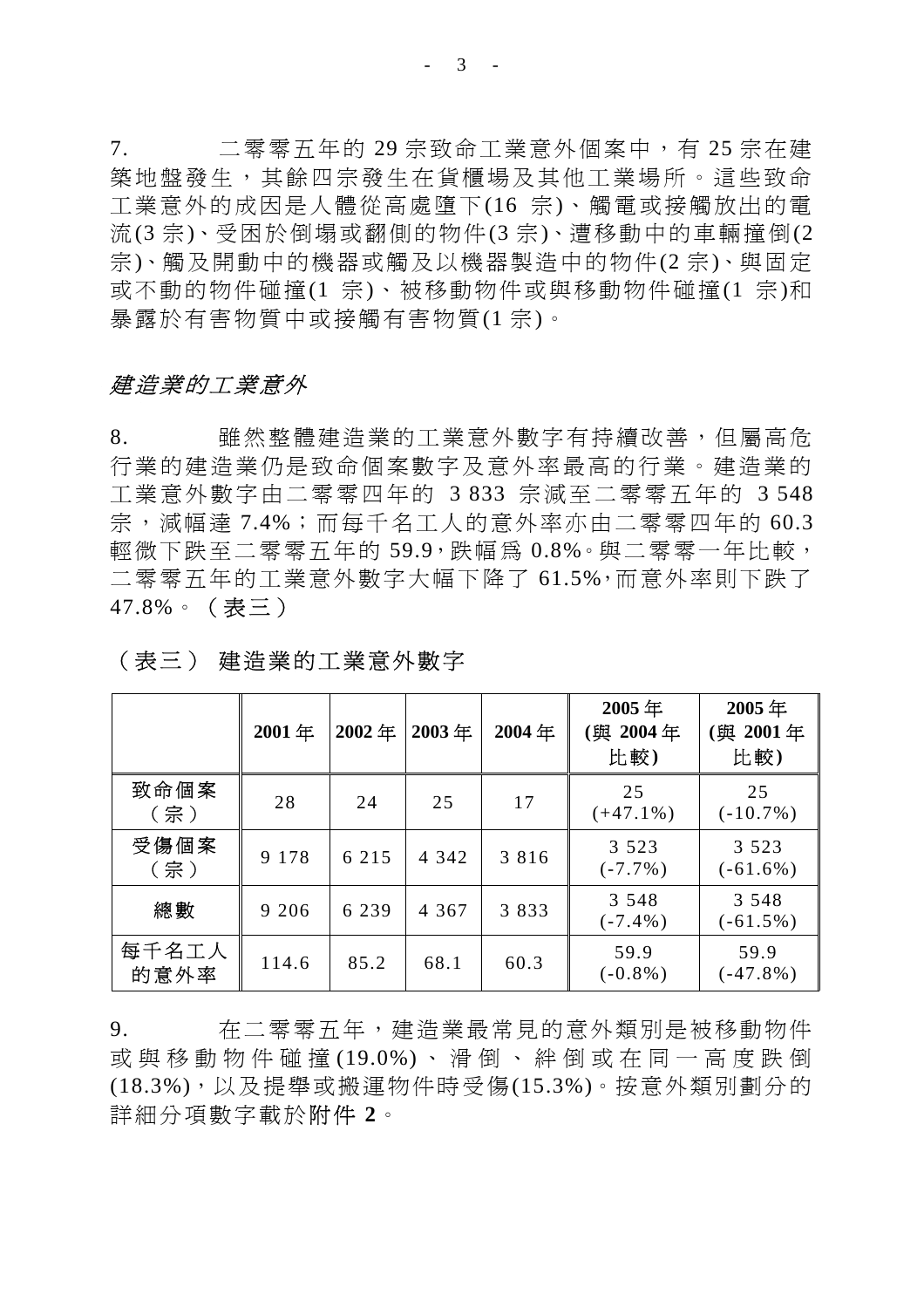### 飲食業的工業意外

10. 飲食業的工業意外數字是所有行業之冠。這行業的工業 意外數字由二零零四年的 9 410 宗減至二零零五年的 8 902 宗, 減 幅為 5.4%;而每千名工人的意外率也由二零零四年的 51.5 下降至 二零零五年的 47.3,跌幅達 8.1%**(**表四**)**。與二零零一年比較,二 零零五年的工業意外數字下降了 25.3% ,而意外率則下跌了 23.0%。按意外類別劃分的飲食業工業意外的詳細分項數字載於附 件 **3**。

|               | 2001年    | 2002年          | 2003年          | 2004年    | 2005年<br>(與 2004年<br>比較) | 2005年<br>(與 2001年<br>比較) |
|---------------|----------|----------------|----------------|----------|--------------------------|--------------------------|
| 致命個案<br>(宗)   | $\theta$ | $\overline{0}$ | $\overline{0}$ | $\theta$ | 0<br>$(- - )$            | $\overline{0}$<br>(---)  |
| 受傷個案<br>(宗)   | 11914    | 10 149         | 8 5 2 7        | 9 4 1 0  | 8 9 0 2<br>$(-5.4\%)$    | 8 9 0 2<br>$(-25.3\%)$   |
| 總數<br>(宗)     | 11914    | 10 149         | 8 5 2 7        | 9 4 1 0  | 8 9 0 2<br>$(-5.4\%)$    | 8 9 0 2<br>$(-25.3\%)$   |
| 每千名工人<br>的意外率 | 61.5     | 54.7           | 49.6           | 51.5     | 47.3<br>$(-8.1\%)$       | 47.3<br>$(-23.0\%)$      |

# (表四) 飲食業的工業意外數字

# 未來路向

11. 近年香港的職業安全及健康表現持續穩步改善,成績令 人鼓舞。這證明各方面的共同努力已獲得理想的成果,而僱主及 僱員的工作安全及健康意識亦已有所提高。雖然本港的職安健表 現有所改善,勞工處仍會繼續努力制定新措施,以確保能適當地 應付及控制對在職人士所構成的危害。這些措施包括:

- (a) 就安全問題日益備受關注的小型裝修及維修工程, 淮行 執法行動和宣傳活動;
- (b) 透過一連串的推廣及執法工作,提高飲食業僱主及僱員 的安全意識;
- (c) 編印新的安全刋物,包括意外個案小冊子及安全使用升 降工作平台的指引;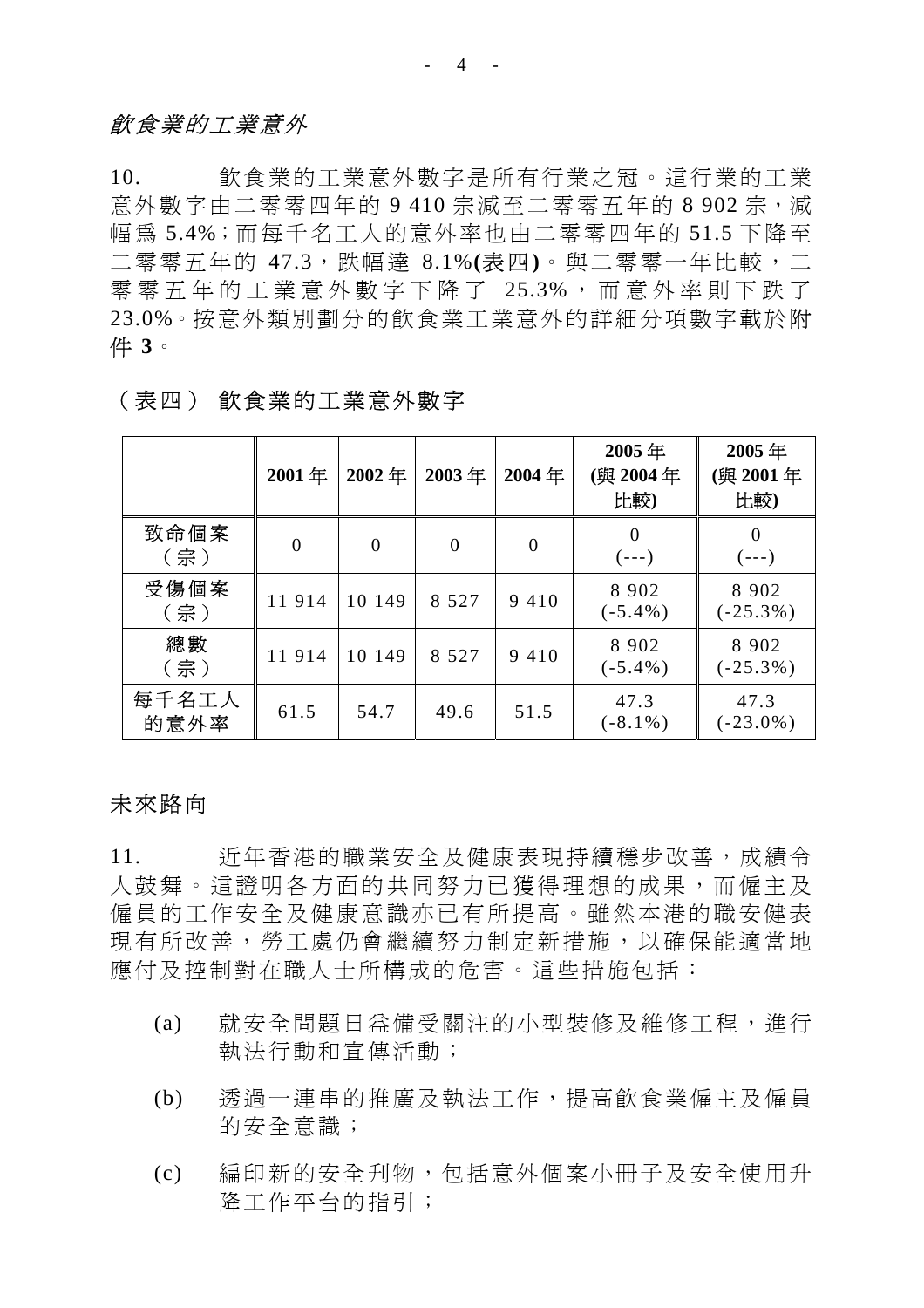- (d) 加強對貨櫃場及貨物裝卸區的 經營者進行執法行動及 宣傳工作;以及
- (e) 就有關在地盤及工業經營內安 全使用重型起重裝備及 負荷物移動機械進行宣傳。

經濟發展及勞工局

勞工處

二零零六年六月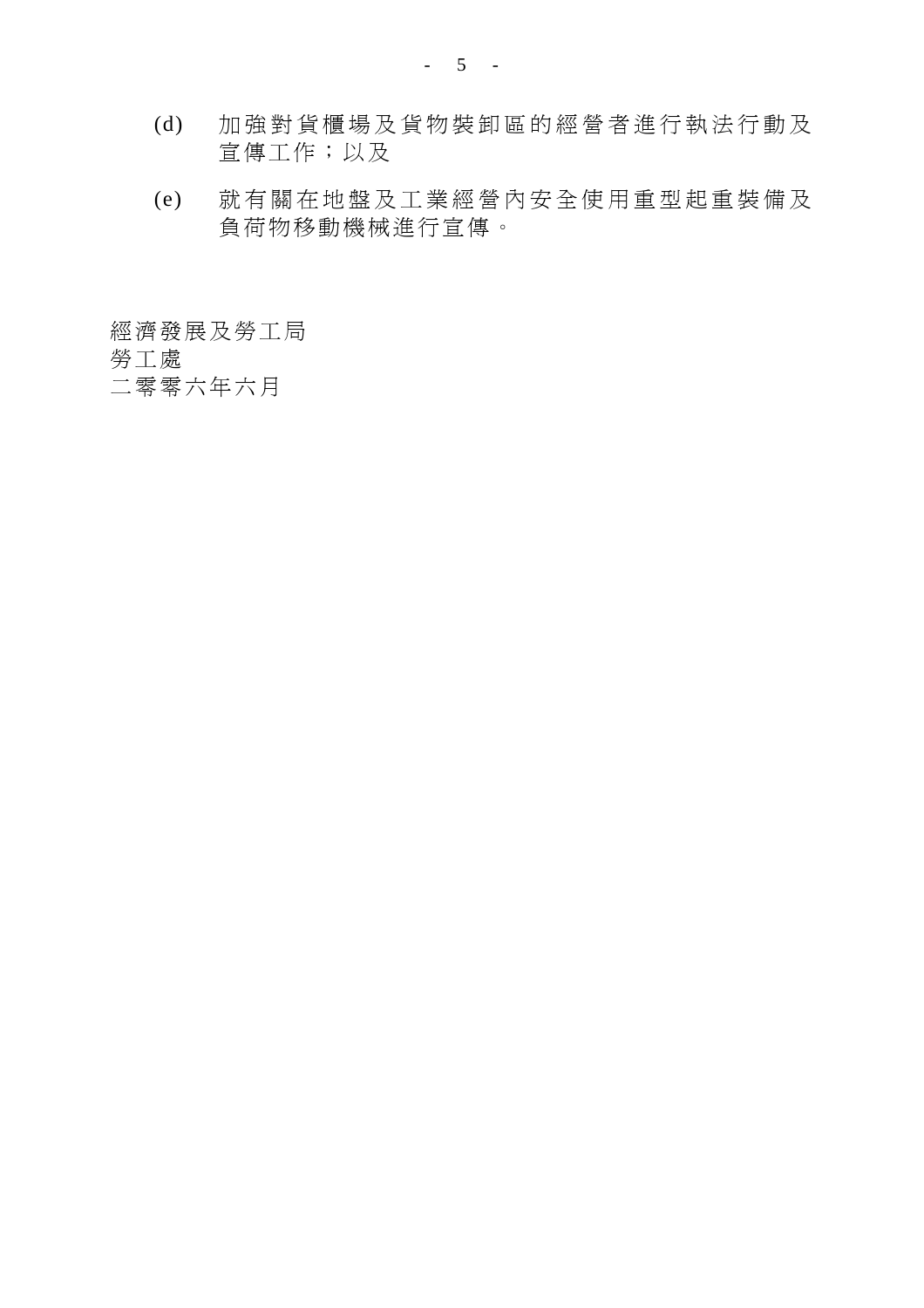#### **Occupational Injuries in All Workplaces in 2005 - analysed by Major Economic Activity -**

二○○五年所有工作地點之職業傷亡個案以主要經濟行業分析

| Major Economic Activity                                                                         | 2004           |       | 2005           |       | Change         | Percentage<br>Change |
|-------------------------------------------------------------------------------------------------|----------------|-------|----------------|-------|----------------|----------------------|
| Agriculture and Fishing                                                                         | 166            | (2)   | 148            | (1)   | $-18$          | $-10.8%$             |
| Mining and Quarrying                                                                            | $\mathfrak{2}$ | (0)   | $\overline{c}$ | (0)   | $\overline{0}$ | 0%                   |
| Manufacturing                                                                                   | 4 2 5 8        | (29)  | 4 1 1 0        | (14)  | $-148$         | $-3.5%$              |
| <b>Electricity</b> and Gas                                                                      | 54             | (1)   | 65             | (0)   | 11             | 20.4%                |
| Construction                                                                                    | 3918           | (22)  | 3 6 6 7        | (41)  | $-251$         | $-6.4%$              |
| Wholesale & Retail Trades,<br><b>Restaurants and Hotels</b>                                     | 14 2 24        | (19)  | 13 9 26        | (15)  | $-298$         | $-2.1%$              |
| Transport & related services,<br>Storage and Communication                                      | 4 6 4 0        | (27)  | 4 9 24         | (33)  | 284            | 6.1%                 |
| Financing, Insurance, Real Estate<br>and Business Services (including<br>Import & Export Trade) | 5 1 2 9        | (49)  | 5 2 7 6        | (52)  | 147            | 2.9%                 |
| Community, Social & Personal<br><b>Services</b>                                                 | 11 604         | (38)  | 12 13 6        | (31)  | 532            | 4.6%                 |
| Activities not adequately defined                                                               | 30             | (0)   | 13             | (0)   | $-17$          | $-56.7%$             |
| <b>TOTAL</b>                                                                                    | 44 025         | (187) | 44 267         | (187) | 242            | 0.5%                 |

Notes:

2. Figures in brackets denote the number of fatalities.

3. The above injury figures are recorded as at 31 March 2006.

1.  $\blacksquare$ 

 $\ddot{.}$ 

 $2 \,$ 

 $3$ 

<sup>1.</sup> Occupational injuries are injuries arising from work accidents, resulting in death or incapacity for work of over 3 consecutive days, and reported under the Employees' Compensation Ordinance. Since 1.1.1998, the number of injury cases recorded for a period indicates cases which occurred in that period.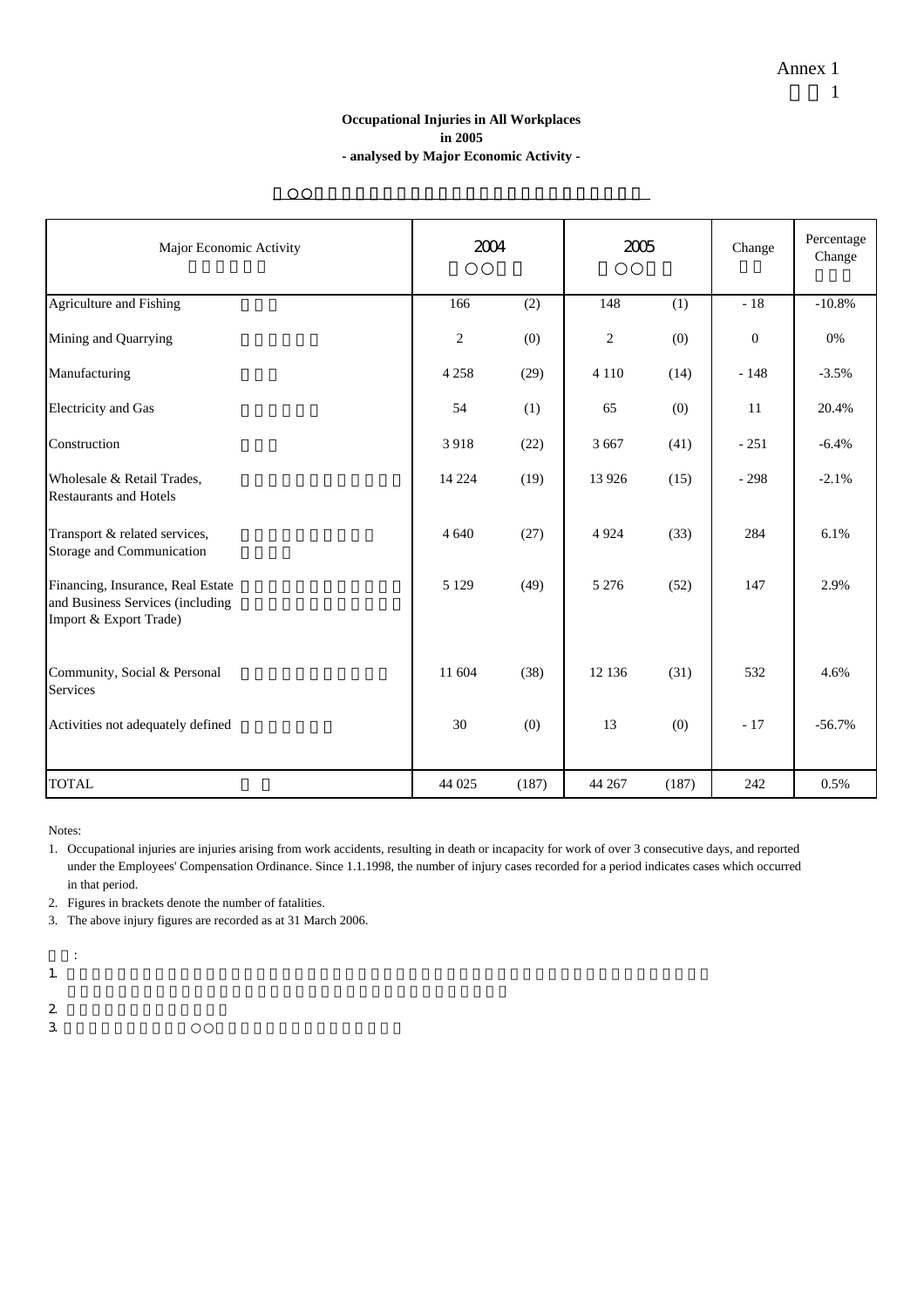#### **Industrial Accidents in Construction Industry in 2005 - analysed by Type of Accident -**

二零零五年建造業之工業意外個案以意外類別分析

| Type of Accident                                          |                  | 2004             |                  | 2005 |                |
|-----------------------------------------------------------|------------------|------------------|------------------|------|----------------|
| Trapped in or between objects                             | 136              | $\overline{(1)}$ | 113              |      | $-23$          |
| Injured whilst lifting or carrying                        | 615              |                  | 544              |      | $-71$          |
| Slip, trip or fall on same level                          | 662              |                  | 648              |      | $-14$          |
| Fall of person from height                                | 447              | (8)              | 423              | (14) | $-24$          |
| Striking against fixed or stationary<br>object            | 458              |                  | 362              | (1)  | $-96$          |
| Striking against or struck by moving<br>object            | 757              | (3)              | 674              | (1)  | $-83$          |
| Stepping on object                                        | 33               |                  | 39               |      | 6              |
| Exposure to or contact with harmful<br>substance          | 16               |                  | 21               | (1)  | 5              |
| Contact with electricity or electric<br>discharge         | 16               | (1)              | 20               | (1)  | $\overline{4}$ |
| Trapped by collapsing or overturning<br>object            | 11               | (1)              | 11               | (3)  |                |
| Struck by falling object                                  | 139              | (3)              | 151              |      | 12             |
| Struck by moving vehicle                                  | 32               |                  | 22               | (2)  | $-10$          |
| Contact with moving machinery or<br>object being machined | 270              |                  | 290              | (2)  | 20             |
| Drowning                                                  | $\boldsymbol{0}$ |                  | $\boldsymbol{0}$ |      | ---            |
| Exposure to fire                                          | 10               |                  | 8                |      | $-2$           |
| Exposure to explosion                                     | 8                |                  | $\overline{c}$   |      | -6             |
| Injured by hand tool                                      | 171              |                  | 165              |      | -6             |
| Injured by fall of ground                                 | $\boldsymbol{0}$ |                  | $\mathbf{1}$     |      | $\mathbf{1}$   |
| Asphyxiation                                              | $\mathbf{0}$     |                  | $\mathbf{0}$     |      | ---            |
| Contact with hot surface or substance                     | 29               |                  | 24               |      | $-5$           |
| Injured by animal                                         | $\boldsymbol{0}$ |                  | $\overline{c}$   |      | $\overline{c}$ |
| Injured in workplace violence                             | $\mathbf{0}$     |                  | $\mathbf{0}$     |      |                |
| Others                                                    | 23               |                  | 28               |      | 5              |
| Total                                                     | 3 833            | (17)             | 3 5 4 8          | (25) | $-285$         |